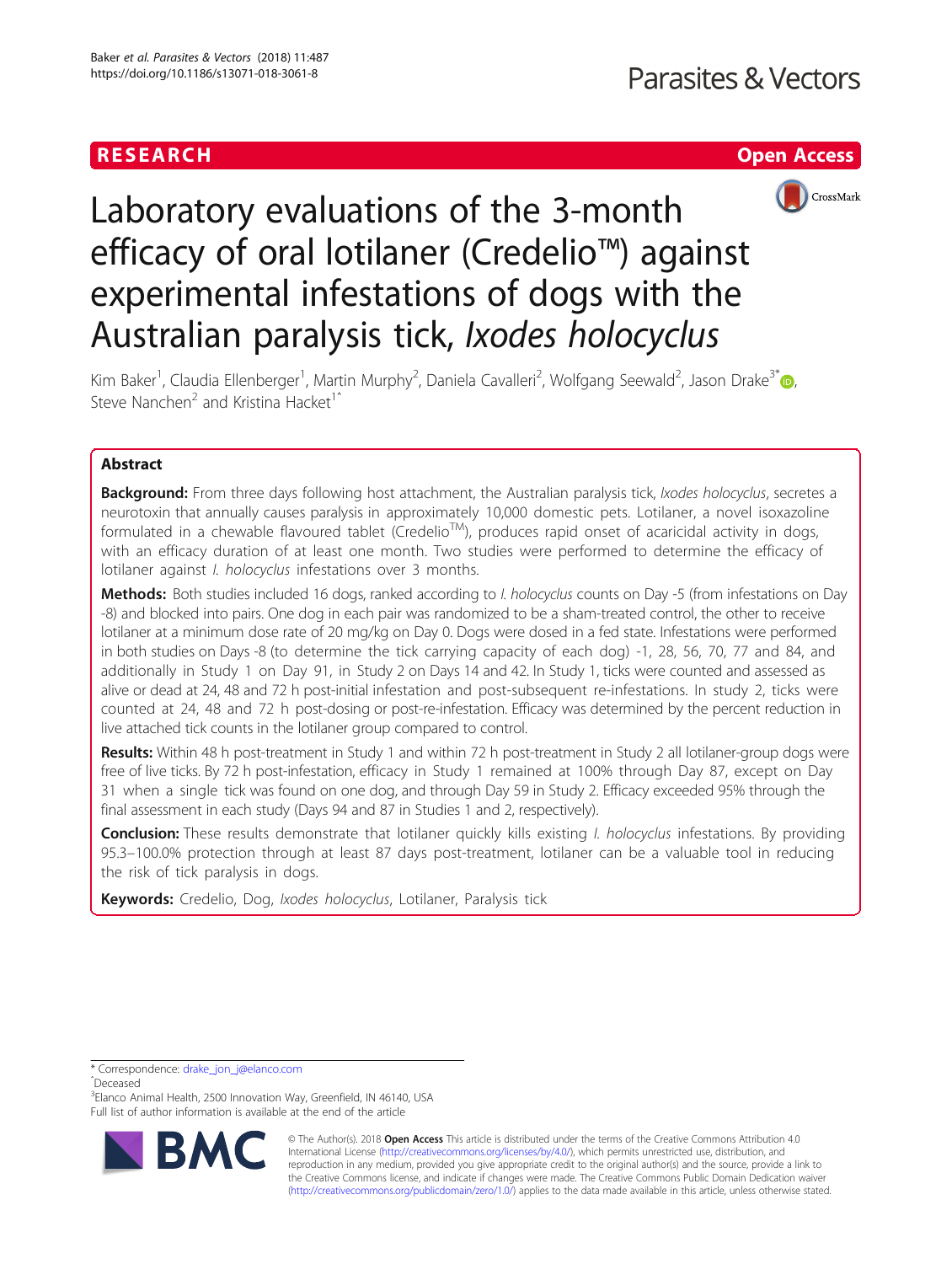# Background

The Australian paralysis tick Ixodes holocyclus is prevalent along the Australian eastern sea-board from Bairnsdale in south-eastern Victoria through New South Wales, north of Cairns as far as Shipton's Flat in northern Queensland  $[1-3]$  $[1-3]$  $[1-3]$  $[1-3]$  $[1-3]$ . In addition to dogs, this tick has been known to cause paralysis in humans, cats, sheep, cattle, goats, pigs and horses, and is estimated to cause paralysis in 10,000 domestic pets annually [\[4\]](#page-5-0). In infested susceptible hosts, the appearance of clinical signs coincides with the rapid expansion of the tick's salivary glands that produce a neurotoxin (holocyclotoxin) from three to five days post-attachment [\[5](#page-5-0)]. The result in affected hosts is a rapidly ascending flaccid paralysis which may culminate in death from respiratory failure. Although toy breeds and dogs less than six months are reported to be at greatest risk of tick-induced paralysis, infestation with a single tick may be fatal for a large dog or a sheep [\[6](#page-5-0)–[8\]](#page-5-0). Detection of a single infesting I. holocyclus can be difficult, and attachment may occur in obscure sites such as between the digits, inside the anus or to the hard palate, sites where topically acting products may not readily achieve acaricidal concentrations. Systemically acting acaricides can therefore be valuable in preventing tick-induced paralysis.

In addition to paralysis, ticks in Australia can also vector a number of infectious diseases including Rickettsia australis which causes Queensland tick typhus and Coxiella burnetti which causes O fever [[1\]](#page-5-0).

The potential for orally-administered isoxazolines, a family of novel compounds, to provide activity against insects and acari infestations for at least one month following oral administration sparked interest in molecular modifications that would enhance flea and tick control measures for dogs. A systematic evaluation utilizing rodent and in vitro studies screened a library of over 500 structures for efficacy and safety and led to the identification of lotilaner. Subsequent laboratory and field studies in dogs demonstrated that as a flavoured chewable tablet lotilaner (Credelio<sup>TM</sup>) is rapidly absorbed, is safe and provides efficacy against a number of tick species (Ixodes scapularis, I. hexagonus, Haemaphysalis longicornis, Rhipicephalus sanguineus, Dermacentor reticulatus, D. variabilis, Amblyomma americanum and A. cajennense) [[9](#page-5-0)–[15\]](#page-5-0). Lotilaner also has a rapid onset of activity against fleas and against the tick Ixodes ricinus from within four hours post-treatment [\[9](#page-5-0)–[15](#page-5-0)]. In the investigations reported here, two studies were undertaken to determine whether the promising efficacy shown by lotilaner against tick infestations in dogs would be relevant to I. holocyclus.

# Methods

Both studies were designed and completed generally in accordance with the World Association for the Advancement of Veterinary Parasitology (WAAVP) guidelines for evaluating the efficacy of parasiticides for the treatment, prevention and control of flea and tick infestation on dogs and cats and the Australian Pesticides and Veterinary Medicines Authority (APVMA) Preamble for the WAAVP guideline for fleas and ticks on dogs and cats [[16,](#page-5-0) [17](#page-5-0)]. All studies followed the principles of Good Clinical Practices as described in VICH guideline GL9, Good Clinical Practice (June 2000) [VICH] [[18](#page-5-0)]. All personnel involved in completing tick infestations and assessments were blinded to treatment. Personnel who prepared and administered treatments and who performed post-dosing health checks did not participate in other study activities. The exception to this was on one occasion in Study 2 in which a dog required a clinical observation/examination for a nontreatment related adverse event.

#### Animals and housing

For each study 20 dogs were acclimatized prior to selection for the study. From the 20 dogs, the 16 meeting the inclusion/exclusion criteria and with the highest pre-study tick counts were selected. In Study 1, the selected dogs were not hyper-immunised to the tick toxin and comprised an equal balance of sex and were a mix of cross- and pure-bred Huntaways, Beagles and Labradors. In Study 2 there were 10 males and 6 females that were hyper-immunised to the tick toxin and were a mix of pure-bred Foxhounds and cross-bred Foxhound/Bloodhound. Dogs in Study 1 were 2–9.5 years of age and weighed 29.1–47.2 kg pre-treatment. Dogs in Study 2 were 1.75–5.4 years of age and weighed 11.4–22.0 kg pre-treatment. Inclusion criteria were that all dogs were healthy, neither pregnant nor lactating, had to have retained at least 50% of a burden from a tick challenge completed on Day -8, and were free of the effects of any previous acaricidal treatment (evidenced by retention of a pre-study challenge and medical records). All dogs were identified with a subcutaneous microchip identification number. In both studies, dogs were individually housed on days when ticks were attached. On other days the dogs were housed in suitable pairs within each treatment group, except for isolated occasions where dogs could not be suitably paired. In study 1, dogs had access to outside runs for exercise (dogs from same treatment groups together) in the time between first and second tick attachment (day 7 to day 24). In Study 2, on non-infestation days dogs were exercised in outdoor grassed runs for at least one hour each day, and dogs from the same group were exercised together, separate from the other group. Dogs were fed a commercially available high quality complete canine diet and water was provided *ad libitum* from automatic drinkers or self-filling water bowls.

# Tick infestations and counts

The *I. holocyclus* ticks used in each study were sourced from wild strains collected from the Northern Rivers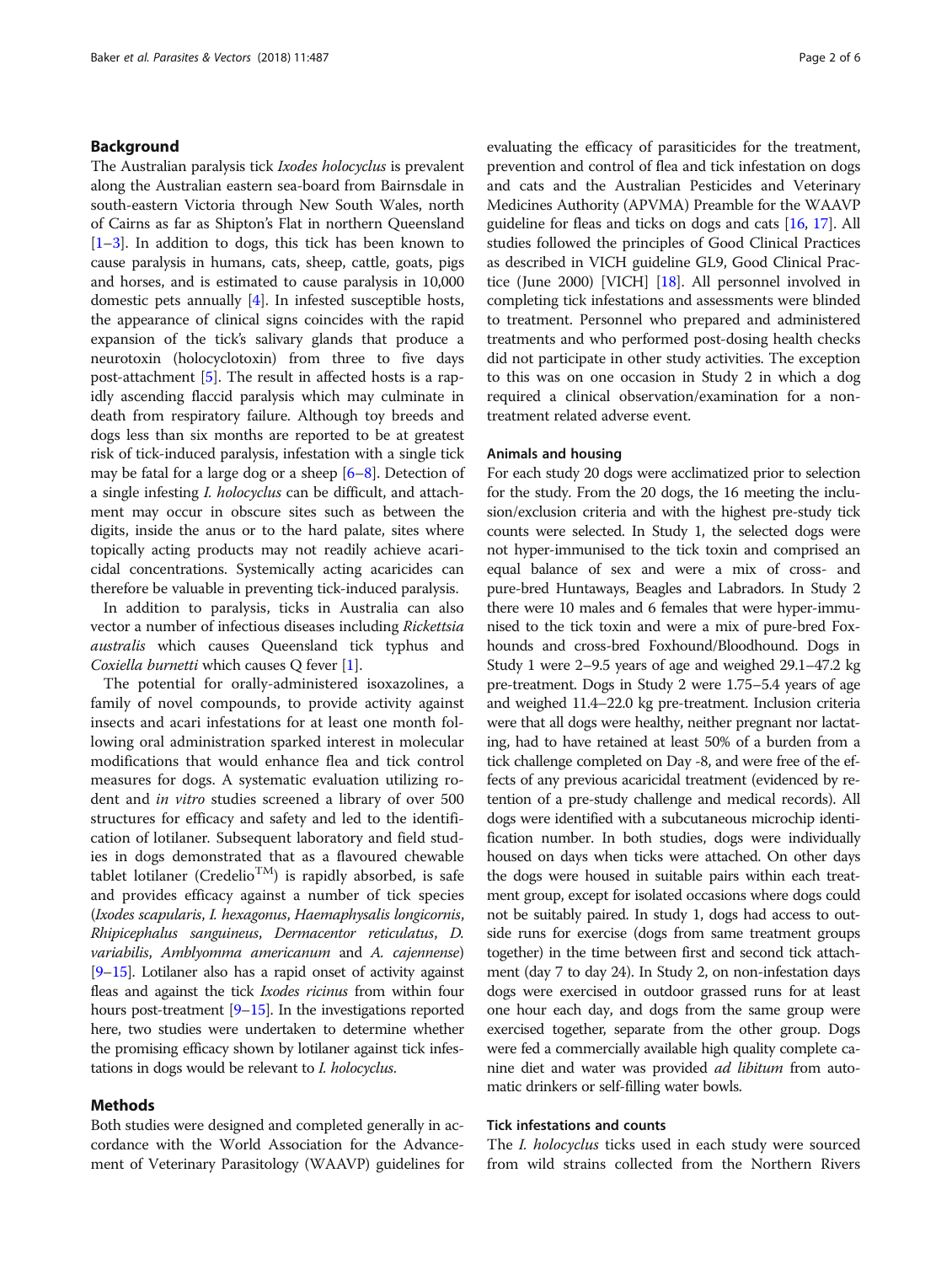district of NSW and into southern Queensland, six to nine months prior to use. Initial infestations were performed in April and continued into July of the same year for each study. Infestation involved parting the hair coat and placing unfed adult female ticks on the skin, one at a time. Attachment was confirmed by gently tugging or by brushing over the tick. In Study 1 dogs were lightly sedated with 0.02–0.1 mg/kg acepromazine maleate for infestations which were with 12 ticks, evenly balanced between the left and right side of the head and/or neck (one treated dog had 10 ticks placed on Day 28 and another treated dog had 11 placed on Day 84). Ticks that could not be attached in approximately 10 min were replaced by another tick. In Study 2, in non-sedated dogs, anatomic sites for the 30 female ticks used in each infestation were the ears, forehead, lips, under the eyes, between the shoulders, on each shoulder, and on the mid-back and tail base. Infestations were completed in both studies on Days -8 (for ranking and demonstrating tick viability), -1, 28, 56, 70, 77 and 84 and, additionally, in Study 1 on Day 91, and in Study 2 on Days 14 and 42 (Fig. 1). The decision to use different numbers of ticks in each study was determined by the experimental infection models which were developed in each facility. The numbers of ticks infested were in compliance with the WAAVP 2013 guidelines. Tick counts involved careful examination of infestation sites and, if ticks were missing from the infestation sites, a whole-body search was conducted to ensure that all ticks were observed. Counts of in situ ticks were made 24 h post-treatment (the day following treatment) in both studies and 48 h post-treatment in Study 2, and then at 24 and 48 h following each post-treatment infestation. Ticks were counted and removed on Days -5 in both studies, 48 h post-treatment in Study 1 and 72 h post-treatment in Study 2, and at 72 h following each post-treatment infestation. Ticks were considered alive if they demonstrated active leg movement,

dead ticks showed no leg movement, did not react when stimulated, and may have appeared crenated or desiccated.

# Randomization and treatments

Using tick counts made on Day -5, dogs that met all inclusion and no exclusion criteria were ranked, in descending order, and within sex in Study 1. The 16 dogs with the highest tick counts were then included in the randomization process. The two dogs with the highest tick counts were allocated to form a block, the next two a second block, and so on to form 8 blocks. Dogs within each block were assigned using random order numbers to either treatment with lotilaner or to be a shamtreated control. All dogs had consumed at least a partial daily ration within approximately 30 min before dosing. Lotilaner's bioavailability is increased when administered in the fed state [[9\]](#page-5-0).

Lotilaner was administered orally (whole tablets) at as close as possible to the targeted minimum dose rate of 20 mg/kg. Each dog was dosed based on individual body weight determined to an accuracy of 0.1 kg (Day -5: Study 1 and Day 0: Study 2). Following tablet administration 5 to 10 ml of water was administered orally *via* a syringe to help with swallowing. Control group dogs were sham-dosed on Day 0 using a process that matched the handling of the lotilanertreated dogs, including removing the dog from its accommodation, opening the dog's mouth and administering 5 to 10 ml of water.

# Assessment of efficacy

Efficacy was determined by the percent reduction in live attached tick counts in the lotilaner-treated group compared to the untreated control group. Arithmetic and geometric mean group efficacies were calculated as follows using the equation:

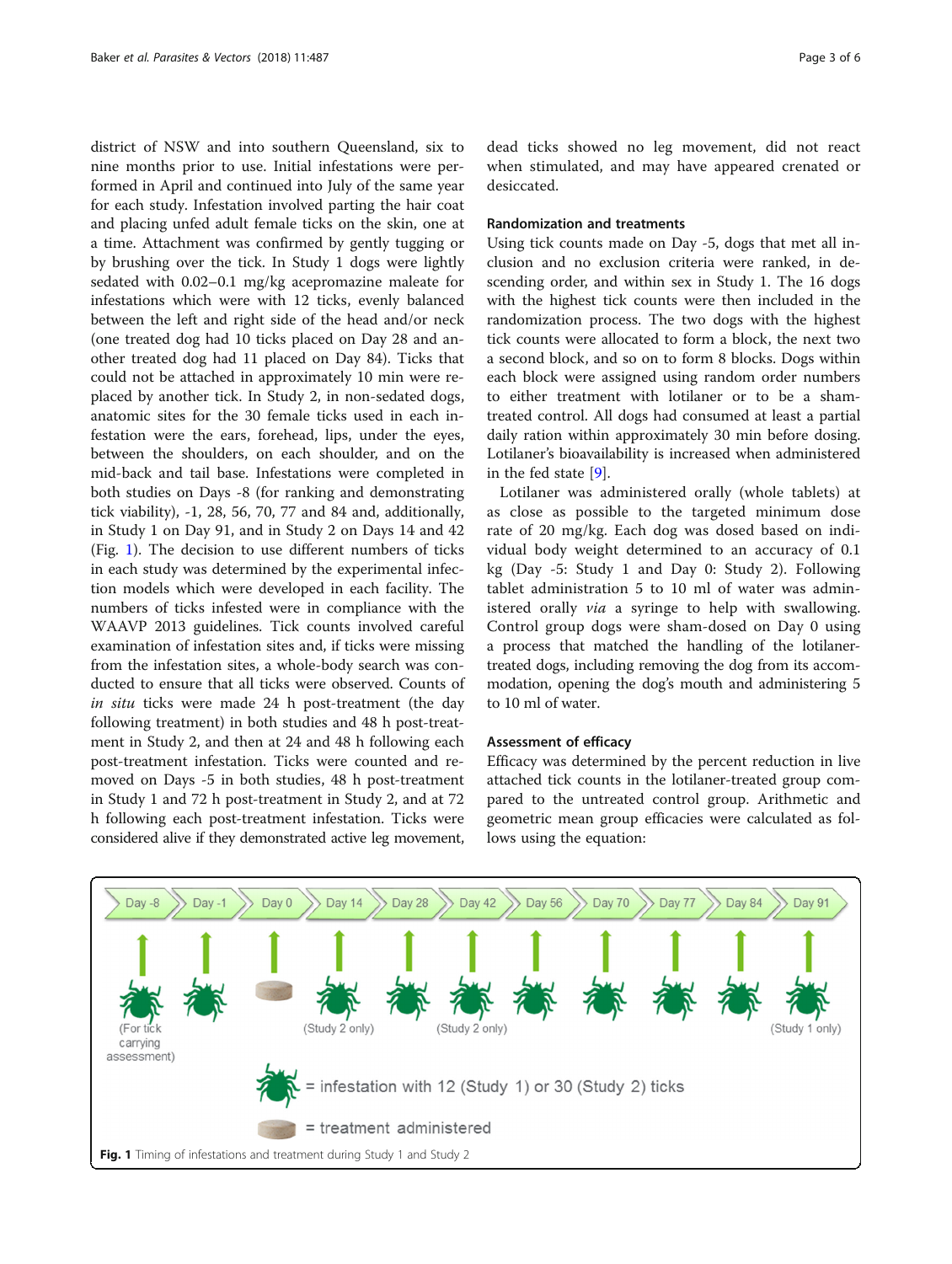Efficacy  $(\%) = 100 \times (Mc - Mt)/Mc$ 

where Mc is the arithmetic mean number of live ticks on dogs in the untreated control group and Mt is the arithmetic mean number of live ticks on dogs in the treated group. Geometric means were also calculated using logarithm transformed counts (count  $+1$ ) with one (1) subsequently subtracted from the result.

For the first study, tick counts for each day were log-transformed and analyzed with an ANOVA and treatment as the only model parameter. For the second study, tick counts were analyzed with a generalized linear model with binomial distribution and log link, and the following model parameters: treatment, day, treatment/day interaction. All hypotheses were tested at a two-sided 0.05 level of significance. Lotilaner was considered effective if there was a minimum of 50% tick retention rate in at least six control dogs and at least a 95% reduction in mean live tick counts in the treated group, compared to the control group, with a significant between-group difference ( $P < 0.05$ ) in live tick counts [[16\]](#page-5-0). For Study 1 the tick attachment in the untreated dogs ranged from 87.5–100% from day 1 to 94 and in Study 2 it ranged from 74.2–91.3% from day 1 to 87. All calculations were carried out using the software SAS®, Version 9.2.2.

# Results and discussion

In both studies infestations in the control dogs were adequate at all time-points. In Study 1 the mean infestation rate in the control dogs ranged from 87.5 to 100% after each challenge. In Study 2, the mean infestation rate in the control group ranged from 74.2 to 91.3% of the challenge burden.

Across the two studies, within 48 h post-treatment all lotilaner-treated dogs were free of live ticks, demonstrating efficacy of 100% or close to 100%; in Study 1, a single live tick was found on one lotilaner-treated dog 72 h following the infestation on Day 28. For other assessments completed at 72 h after post-treatment infestations efficacy remained at 100% through Day 59 in Study 2 and through Day 87 in Study 1 (Tables 1, [2;](#page-4-0) Fig. [2](#page-4-0)).

The use of hyper-immunized dogs in experimental infestations studies with I. holocyclus is recommended by the WAAVP 2013 guidelines. This recommendation serves to provide additional protection to the dogs should a tick stay on the animal  $> 96$  h by which time toxin will have been injected and the clinical signs of toxicosis will start to be visible. The use of naïve dogs in Study 1 demonstrated that with the appropriate animal welfare safeguards in place, it is possible to conduct such experimental infection studies in nonhyper-immunized dogs.

The dose rates of lotilaner administered to study dogs ranged from 20.2–24.7 mg/kg. Vomitus was found in the pen of one dog in Study 2 in the lotilaner group at six and eight hours post-treatment and again at the 72 h post-treatment examination. The possibility that this was treatment related could not be excluded. In Study 2, 48 h after lotilaner treatment a dog was observed with pyrexia (39.8 °C) and bilateral conjunctivitis, and developed clinical signs consistent with pneumonia. The cause of the respiratory signs that developed are unknown but may have been a consequence of aspiration of water administered as part of the dosing process as required by the study protocol. The dog responded to treatment with amoxicillin/clavulanic acid and meloxicam, and on Day 35 underwent surgery to rectify entropion, which was identified as the cause of the bilateral conjunctivitis. The time taken to kill ticks and duration of lotilaner protection for this dog declined more rapidly than for the other treated dogs, and this dog was the only dog with live ticks identified at the time of tick removal on Days 73 and 80.

The findings of lotilaner efficacy against I. holocyclus in this study parallel those of a report of the efficacy of sarolaner and afoxolaner in eliminating existing burdens and post-treatment infestations through 35 days after

Table 1 Study 1 counts in untreated control and lotilaner-treated dogs when live ticks were removed 48 h post-treatment and 72 h following each post-treatment infestation

| Day of study | Arithmetic mean $\pm$ SD |               | Geometric mean |              | t-value           | $P$ -value | Efficacy $(\%)^a$ |
|--------------|--------------------------|---------------|----------------|--------------|-------------------|------------|-------------------|
|              | Control                  | Lotilaner     | Control        | Lotilaner    |                   |            |                   |
| 2            | $11.4 \pm 1.1$           | $0.0 + 0.0$   | 11.3           | $\mathbf{0}$ | $t_{(14)} = 77.2$ | < 0.0001   | 100               |
| 31           | $11.6 \pm 0.7$           | $0.1 \pm 0.4$ | 11.6           | 0.1          | $t_{(14)} = 27.4$ | < 0.0001   | 99.2              |
| 59           | $11.5 \pm 1.1$           | $0.0 \pm 0.0$ | 11.5           | $\mathbf 0$  | $t_{(14)} = 76.7$ | < 0.0001   | 100               |
| 73           | $10.8 \pm 1.3$           | $0.0 \pm 0.0$ | 10.7           | $\mathbf{0}$ | $t_{(14)} = 62.1$ | < 0.0001   | 100               |
| 80           | $10.5 + 0.9$             | $0.0 + 0.0$   | 10.5           | $\circ$      | $t_{(14)} = 85.2$ | < 0.0001   | 100               |
| 87           | $10.9 \pm 1.0$           | $0.0 \pm 0.0$ | 10.8           | 0            | $t_{(14)} = 81.0$ | < 0.0001   | 100               |
| 94           | $11.0 + 0.9$             | $0.4 \pm 0.5$ | 11.0           | 0.3          | $t_{(14)} = 17.1$ | < 0.0001   | 97.3              |

<sup>a</sup>Efficacy based on geometric means

Abbreviation: SD, standard deviation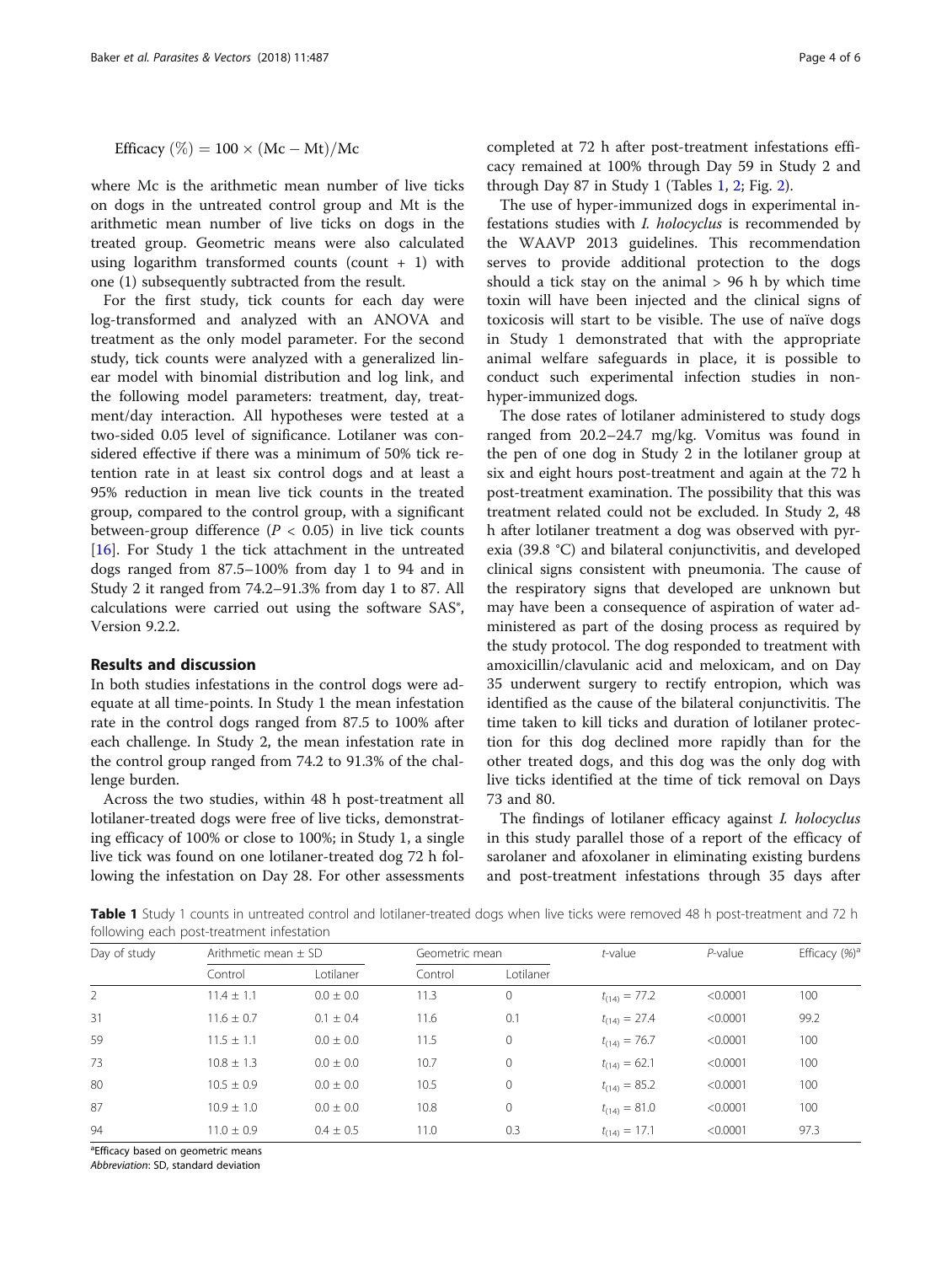| Day of study | Arithmetic mean $\pm$ SD |               | Geometric mean |              | $t$ -value         | $P$ -value | Efficacy $(\%)^a$ |
|--------------|--------------------------|---------------|----------------|--------------|--------------------|------------|-------------------|
|              | Control                  | Lotilaner     | Control        | Lotilaner    |                    |            |                   |
| 3            | $22.3 \pm 3.5$           | $0.0 \pm 0.0$ | 22.0           | $\Omega$     |                    |            | 100               |
| 17           | $24.1 \pm 1.3$           | $0.0 \pm 0.0$ | 24.1           | $\mathbf{0}$ |                    |            | 100               |
| 31           | $25.9 \pm 2.0$           | $0.0 \pm 0.0$ | 25.8           | $\mathbf 0$  | t                  |            | 100               |
| 45           | $23.4 \pm 4.3$           | $0.0 \pm 0.0$ | 23.0           | $\mathbf{0}$ | $^{+}$             |            | 100               |
| 59           | $24.6 \pm 2.3$           | $0.0 \pm 0.0$ | 24.5           | $\Omega$     | $^+$               |            | 100               |
| 73           | $23.6 \pm 2.7$           | $0.8 \pm 2.1$ | 23.5           | 0.3          | $t_{(266)} = 8.5$  | < 0.0001   | 98.8              |
| 80           | $26.1 \pm 1.6$           | $2.9 \pm 8.1$ | 26.1           | 0.5          | $t_{(266)} = 11.0$ | < 0.0001   | 98.1              |
| 87           | $26.3 \pm 3.9$           | $4.1 \pm 8.4$ | 26.0           | 1.2          | $t_{(266)} = 11.3$ | < 0.0001   | 95.3              |

<span id="page-4-0"></span>Table 2 Study 2 tick counts in untreated control and lotilaner-treated dogs when live ticks were removed at 72 h post-treatment and at 72 h following each post-treatment infestation

<sup>a</sup>Efficacy based on geometric means

Abbreviation: SD, standard deviation

†For efficacy values of 100%, the statistical method does not produce a t- or P-value

treatment [[19\]](#page-5-0). Extending well beyond the findings of that study, we have demonstrated the potency of lotilaner in providing a high level of efficacy through at least 12 weeks after treatment against I. holocyclus when evaluated at 72 h post-treatment or re-infestation. The efficacy of lotilaner is in line with a report of the 72 hour efficacy of fluralaner against I. holocyclus being sustained through 115 days post-treatment [[20\]](#page-5-0). This extended activity against I. holocyclus is beyond the demonstrated efficacy duration of lotilaner against other tick species like R. sanguineus, D. variabilis, D. reticulatus and A. americanum, suggesting that the Australian paralysis tick is more susceptible to lotilaner than those other species [[12,](#page-5-0) [13](#page-5-0)]. Nonetheless, no product can be expected to be fully effective on 100% of occasions. Regardless of the protective strategy for I. holocyclus,

vigilance by owners and veterinarians remains important in the prevention of tick-induced paralysis.

Regular and reliable treatment of dogs with ectoparasiticides can maximize protection against arthropod challenge, and to that end, lotilaner has been shown to provide at least 30 days activity against fleas and a wide range of tick species and, formulated as Credelio™, is indicated for monthly use in dogs. This is particularly relevant to the risk of infestation with I. holocyclus as compliance failure has been indicted as an important factor contributing to cases of tick paralysis in dogs [\[4](#page-5-0)]. Owners should therefore be directed to be rigid in administering scheduled treatments. However, adherence to this direction may not always be complete. For such lapses, this study demonstrates that the high and sustained efficacy of lotilaner against I. holocyclus allows a